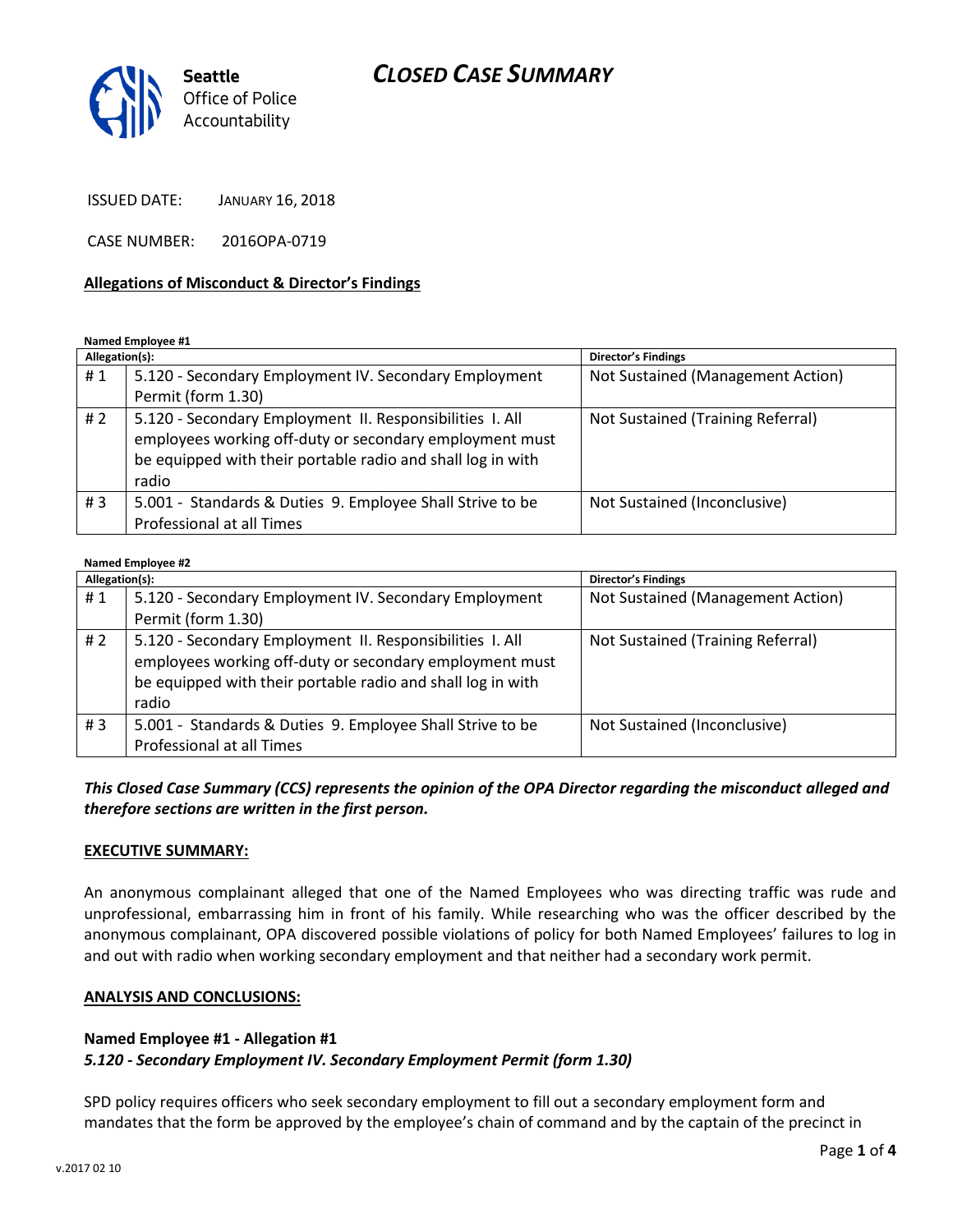# *CLOSE CASE SUMMARY*



*Office of Police Accountability*

OPA CASE NUMBER: 2016OPA-0719

which the work is to occur. (*See* SPD Policy 5.120(IV)(C) – (D).) The employee may only perform the secondary work authorized by the permit. (*See* SPD Policy 5.120(IV)(E).) Permits last for one year, after which they expire. (*See* SPD Policy 5.120(IV)(F).) If an employee seeks to continue secondary work, the employee must submit a new permit for approval. (*See id.*) Notably, "[e]mployees are responsible for ensuring that their permit is renewed annually and is current." (*See* SPD Policy 5.120(IV)(F)(2).)

Here, it is undisputed that both NE#1 and NE#2 did not have a permit for the work they conducted at the Nisei Veterans Committee (NVC). (*See* NE#1 OPA Interview; *see also* NE#2 OPA Interview.) NE#1 stated that while he was working off-duty and in uniform, he donated his time. (NE#1 OPA Interview.) NE#2 was also in uniform and also worked off-duty at this event. (NE#2 OPA Interview.) He, like NE#1, indicated that he donated his time. (*Id*.) Based on my review of their statements, it appears that both officers actually received a check for their work, but that they wrote checks for an equal amount to NVC and may not have cashed the checks they received. (*See* NE#1 OPA Interview; *see also* NE#2 OPA Interview.) Either way, the evidence suggests that they did not profit from their work.

At his OPA interview, NE#1 indicated that he did not believe that he needed a permit for his work at this event. (NE#1 OPA Interview.) NE#2 appeared to assert that he did need a permit and that he made a mistake in this instance by not having one. (NE#2 OPA Interview.)

Technically, under a strict reading of the policy, even though they were not receiving a financial benefit from this secondary employment, the Named Employees were required to have work permits. The language of the policy discusses secondary employment generally, and does not differentiate between work engaged in on a volunteer basis versus that for which the officers received compensation.

That being said, I think the policy would benefit from clarity in this area. I recommend that the Department revise this policy to make clear that it encompasses all secondary employment, whether or not engaged in for profit.

• **Management Action**: The Department should consider revising this policy to make it clear that a permit is required for secondary employment, even if that secondary employment is engaged in on a volunteer basis or if the officer is not receiving compensation for the work.

# Recommended Finding: **Not Sustained (Management Action)**

# **Named Employee #1 - Allegation #2**

# *5.120 - Secondary Employment II. Responsibilities I. All employees working off-duty or secondary employment must be equipped with their portable radio and shall log in with radio*

Both NE#1 and NE#2 also admitted that they failed to log in and out of their secondary employment via radio, as is required by policy. (*See* NE#1 OPA Interview; *see also* NE#2 OPA Interview.)

Even were the confusion as to whether they needed to have a secondary work permit legitimate, the Named Employees should have known that they were still required to log in and out via radio. This is particularly the case given that they were both in uniform and engaging in activities normally within the purview of law enforcement officers (flagging traffic and security). The Department has a significant interest in knowing when and where its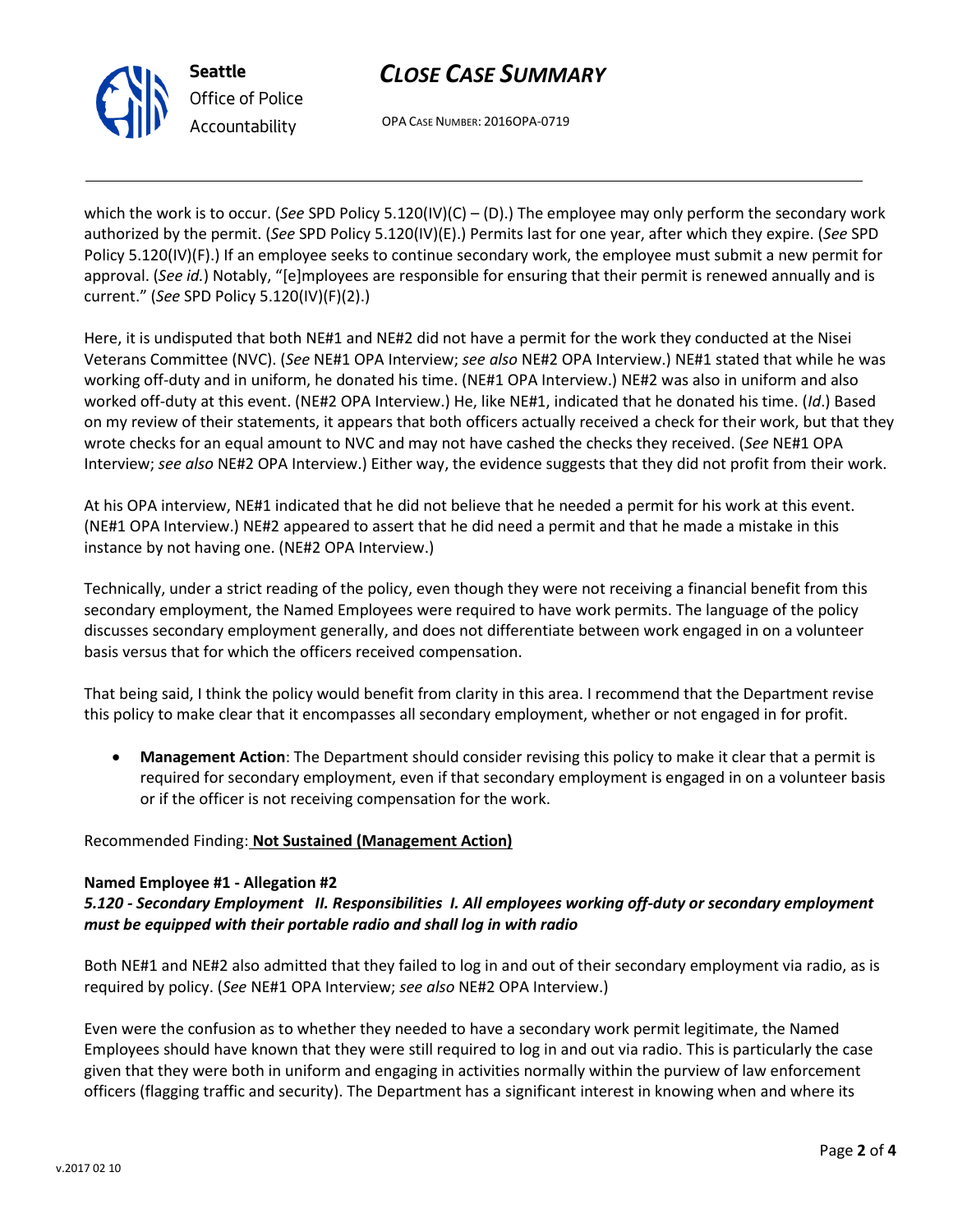

# *CLOSE CASE SUMMARY*

OPA CASE NUMBER: 2016OPA-0719

employees are working off-duty and expects that its employees will comply with this policy in its entirety and in all circumstances.

However, as indicated above, I do not believe that either of the Named Employees acted in bad faith when they failed to log in and out consistent with policy. As such, I find that a training referral rather than a sustained finding is appropriate under the unique facts of this case.

• **Training Referral**: NE#1 should receive additional training concerning this portion of the policy. Specifically, NE#1 should be reminded that he is required to log in and out via radio whenever he is engaging in secondary employment. This re-training and any associated counseling should be memorialized in a PAS entry.

Recommended Finding: **Not Sustained (Training Referral)**

#### **Named Employee #1 - Allegation #3**

### *5.001 - Standards & Duties 9. Employee Shall Strive to be Professional at all Times*

The anonymous complainant alleged that he was driving his car when he believed that an officer was motioning him to continue driving on 12<sup>th</sup> Avenue. (OPA Anonymous Complaint Form.) He continued driving in that direction, but he then realized that the officer was directing him to stop and immediately stopped his vehicle. (*Id*.) The officer then stated to him: "What the fuck! Is this not fucking clear!" (*Id*.) The anonymous complainant alleged that the officer stated this loudly and in front of the public and his family. (*Id*.) The anonymous complainant reported feeling embarrassed as a result of the officer's statements. (*Id*.)

NE#1 was working traffic in that location on the date in question. (NE#1 OPA Interview.) At his OPA interview, NE#1 denied being rude or unprofessional to anyone, and denied embarrassing anyone in front of his family. (*Id*.)

SPD Policy 5.001-POL-9 requires that SPD employees "strive to be professional at all times." The policy further instructs that "employees may not engage in behavior that undermines public trust in the Department, the officer, or other officers." (SPD Policy 5.001-POL-9.)

Aside from NE#1 and the anonymous complainant, there are no identified witnesses to this incident. While NE#2 claimed that he did not hear NE#1 be unprofessional or use profanities, he was not flagging traffic with NE#1 so likely would not have heard the statement. (*See* NE#2 OPA Interview.) Moreover, there is no video or audio recording of the incident. Based on this lack of evidence and the dispute of fact between NE#1 and the anonymous complainant, I cannot make a conclusive determination as to what actually occurred on this date. Accordingly, I recommend that this allegation be Not Sustained – Inconclusive.

### Recommended Finding: **Not Sustained (Inconclusive)**